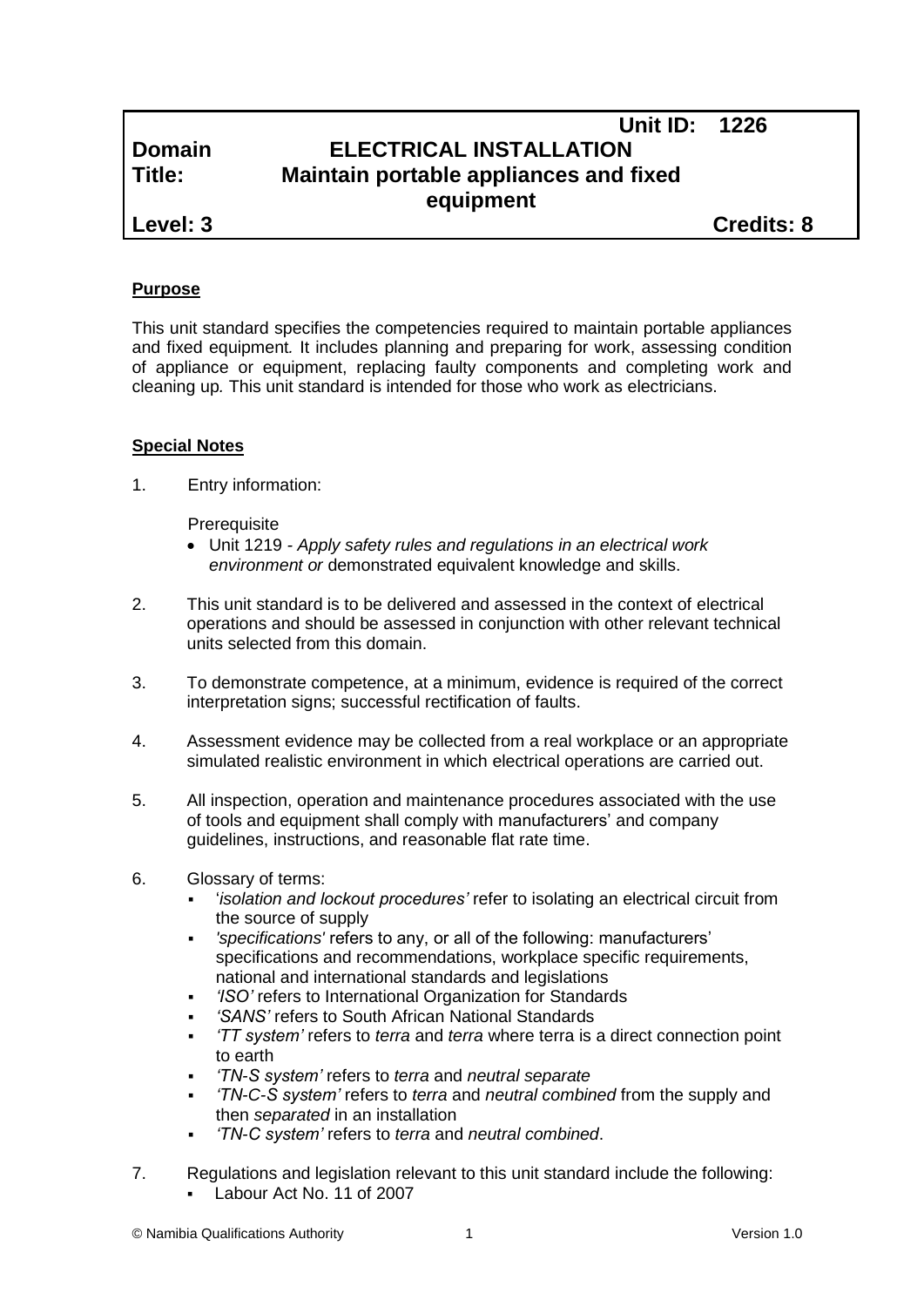- Petroleum Products and Energy Amendment Act No. 2 of 2005
- National Energy Fund Act of 2000
- Gas Act (Draft 2b)
- Occupational Health and Safety Regulations No. 18, 1997 and all subsequent amendments
- **ISO 14001 (Environmental Management Standard)**
- Electricity Act No.4 of 2007
- SANS 10142-1 and SANS 10142-2 electrical wiring code

and all subsequent amendments to any of the above.

## **Quality Assurance Requirements**

This unit standard and others within this subfield may be awarded by institutions which meet the accreditation requirements set by the Namibia Qualifications Authority and the Namibia Training Authority and which comply with the national assessment and moderation requirements. Details of specific accreditation requirements and the national assessment arrangements are available from the Namibia Qualifications Authority on [www.namqa.org](http://www.namqa.org/) and the Namibia Training Authority on [www.nta.com.na.](http://www.nta.com.na/)

# **Elements and Performance Criteria**

## **Element 1: Plan and prepare for work**

#### **Performance Criteria**

- 1.1 Work instructions, including repair order forms, specifications and operational details are obtained, confirmed and applied.
- 1.2 Safety requirements are followed in accordance with safety plans and policies.
- 1.3 Tools and equipment selected to carry out tasks that are consistent with the requirements of the job, are checked for serviceability and any faults rectified or reported prior to commencement.
- 1.4 Materials appropriate to the work application are identified, obtained, prepared, safely handled and located ready for use.
- 1.5 Environmental protection requirements are identified and applied in line with environmental plans and regulatory obligations.

#### **Element 2: Assess condition of appliance or equipment**

#### **Range**

Assessment on appliance or equipment condition includes functional testing, measurements, visual, aural and functional assessment (including damage, corrosion, leakage, wear) in line with manufacturers' requirements and specifications.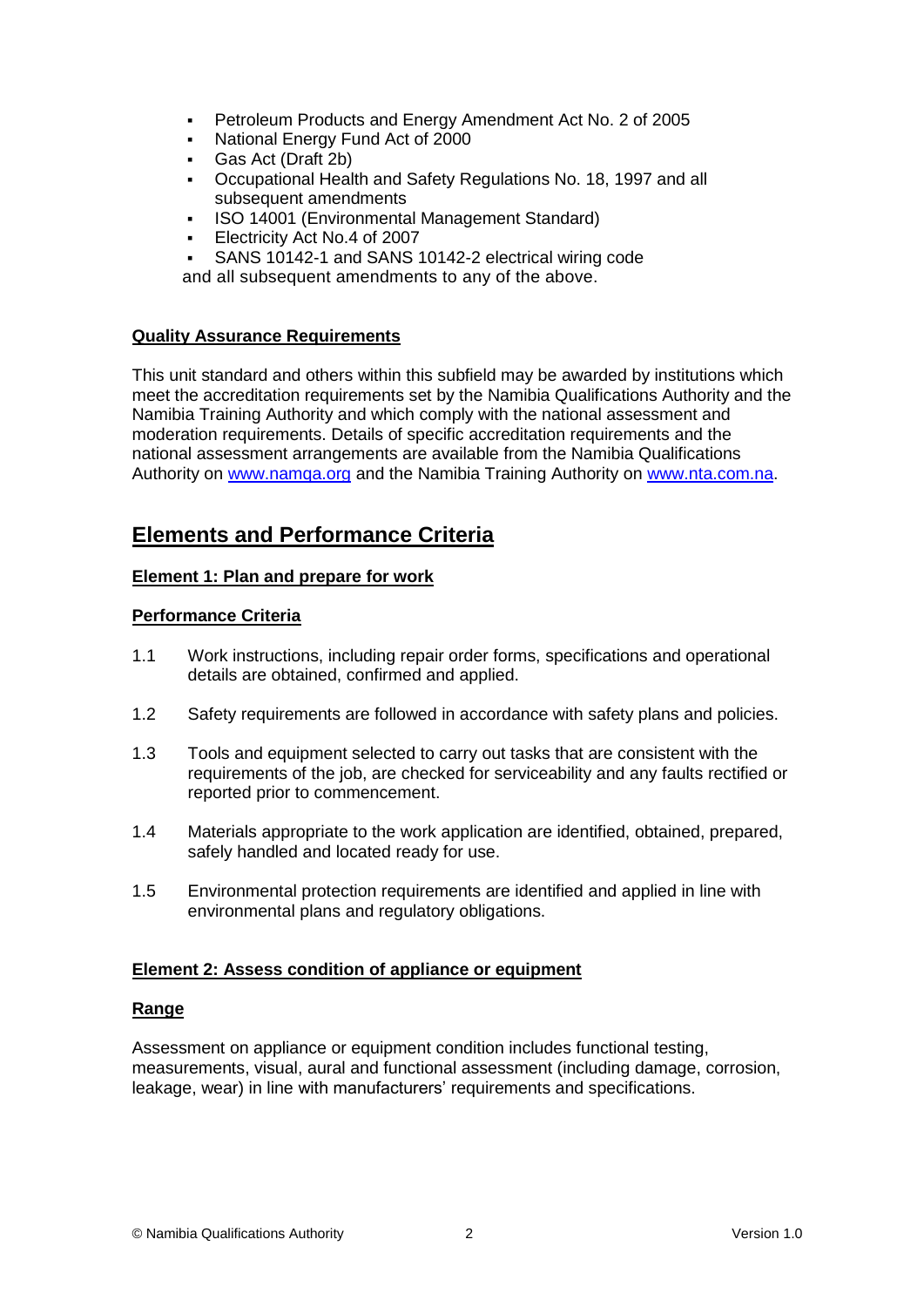# **Performance Criteria**

- 2.1 Portable appliance and equipment condition assessment is implemented in accordance with legislative requirements, workplace procedures and manufacturers' specification.
- 2.2 Wear measurement results are compared with manufacturers' specifications.
- 2.3 Results of portable appliance and equipment condition assessment are documented with evidence and supporting information and recommendation(s) is made in line with workplace procedures.
- 2.4 Report on portable appliance and equipment condition assessment is processed according to workplace procedures.

#### **Element 3: Replace faulty components**

#### **Performance Criteria**

- 3.1 Faulty components are identified according to manufacturer's procedures.
- 3.2 Serviceability of components is determined in line with manufacturers' specifications and workplace procedures.
- 3.3 Faulty components are replaced and tested according to manufacturer's procedures.
- 3.4 Portable appliance or equipment is commissioned according workplace procedures.

#### **Element 4: Complete work and clean up**

#### **Performance Criteria**

- 4.1 Work is completed and appropriate personnel notified in accordance with workplace procedures.
- 4.2 Work area is cleared of waste, cleaned, restored and secured in accordance with workplace procedures.
- 4.3 Reusable material is collected and stored in accordance with workplace procedures.
- 4.4 Tools and equipment are cleaned, checked and maintained in accordance with workplace procedures.
- 4.5 Work completion details are finalised in accordance with workplace procedures.